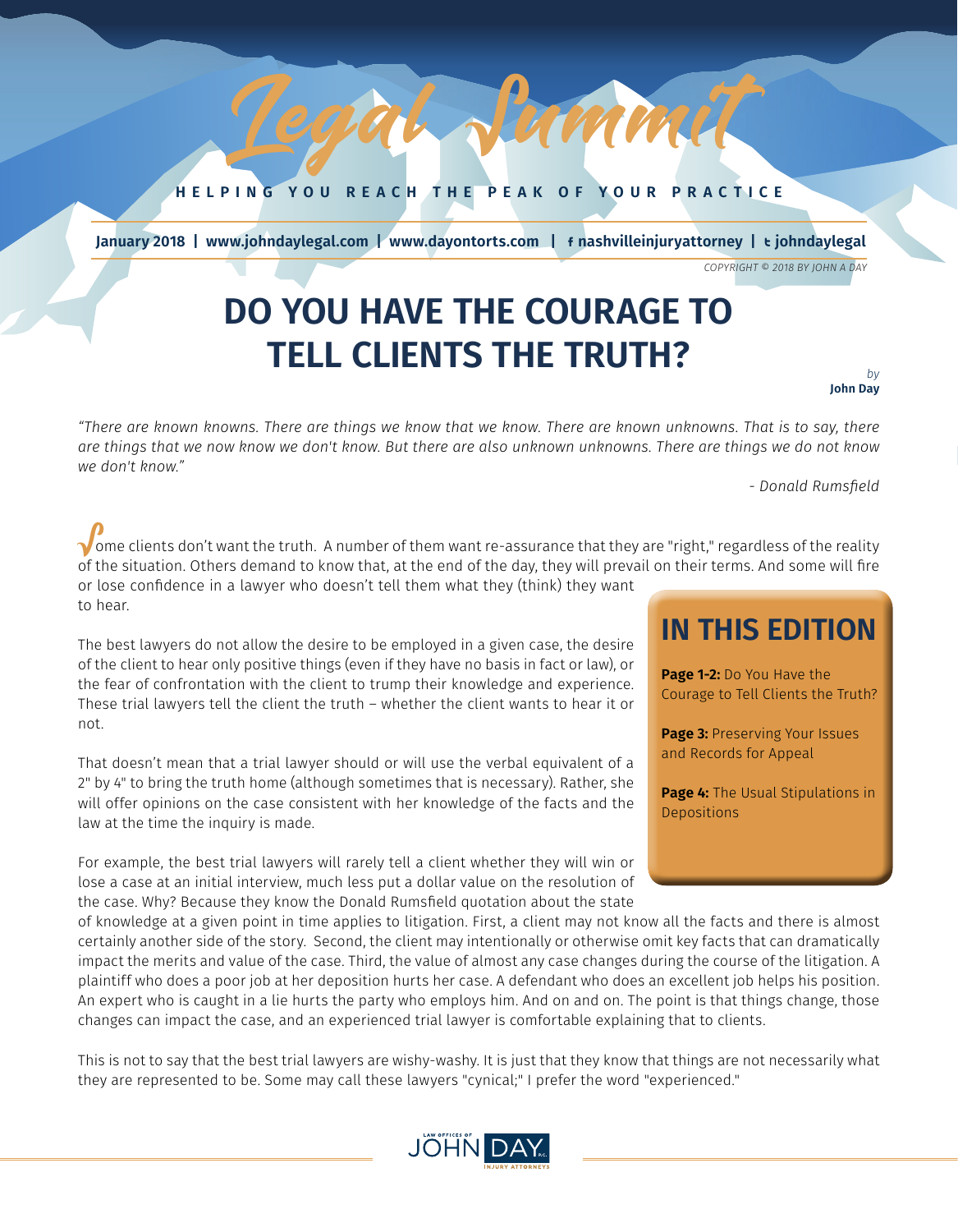### **DO YOU HAVE THE COURAGE TO TELL CLIENTS THE TRUTH? (CONTINUED FROM P. 1)** *by* **John Day**

Thus, the best trial lawyers help a client understand how things can change in litigation, and promise to give a more definite opinion as their level of knowledge of the case increases. Educating our clients and managing their expectations is an important part of what we do.

Good clients, the kind of folks you want to represent, understand that. Bad clients do not. Bad clients want guarantees before factual discovery. And, when things turn out differently than represented in the initial interview, bad clients are the first to remind you of the "promises" made in that interview. Experienced trial lawyers know when a client is trying to box them in, and refuse to allow it to occur.

As information is learned in a given case, well-trained trial lawyers also tell their client the truth. They give an opinion about whether to make, accept or reject a settlement proposal, or indicate that the proposal is so within the range of reason to make it a toss-up. They give these honest opinions whether the client likes the advice or not, and explain the basis for the opinion. They will not hesitate to tell a client that the client is making a mistake by not taking a recommendation of the lawyer, but then will follow the client's wishes so long as the course of action is legal and ethical. In other words, these lawyers understand that the client is the boss, and unless the client is demanding illegal or unethical action, or the relationship between the lawyer and client has become so impaired that the lawyer cannot adequately represent the client, the lawyer yields to the client's wishes.

Of course, courage alone is not enough. Without the requisite knowledge (and candidly an appropriate level of experience), courage alone may only lead to bad advice. We will discuss more about how to arm yourself with knowledge in future editions of this newsletter.

J*ohn Day is the founder and owner of the Law Offices of John Day, P.C. where he has been practicing personal injury law for more than 30 years. His impressive credentials include hundreds of successful cases tried and won, several printed books, hundreds of articles, publications, and speeches; and many satisfied clients.*

### **QUICK TIP**

We know consecutive numbering of written discovery and Bates-numbering of document production will help to keep you well-organized as your case progresses. Likewise, numbering deposition exhibits consecutively across multiple depositions (rather than starting with Exhibit 1 with each new deposition) will also save you a lot of time as you prepare for trial.

The parties simply agree that the first exhibit in the first deposition will be "Exhibit 1," and all deposition exhibits for all deponents thereafter will bear a unique consecutive number. So, if the last exhibit in your first deposition is Exhibit 4, the first exhibit in your next deposition will be Exhibit 5.

This works most efficiently if one court reporter or court reporting firm is present for all depositions. The reporter maintains a notebook of all exhibits for all depositions, and circulates a master index to all marked exhibits at the end of each deposition. This method works equally well for hard copies or electronic copies of exhibits. It reduces the chance of making the same document an exhibit multiple times during the depositions. It avoids the confusion, especially for the jury, of having multiple documents marked "Exhibit 1." And during your trial prep, it can save you hours of time, as you need only search for testimony about Exhibit 4 – not Exhibit 4 to Smith's deposition, Exhibit 7 to Jones' deposition, and Exhibit 16 to Harris' deposition.

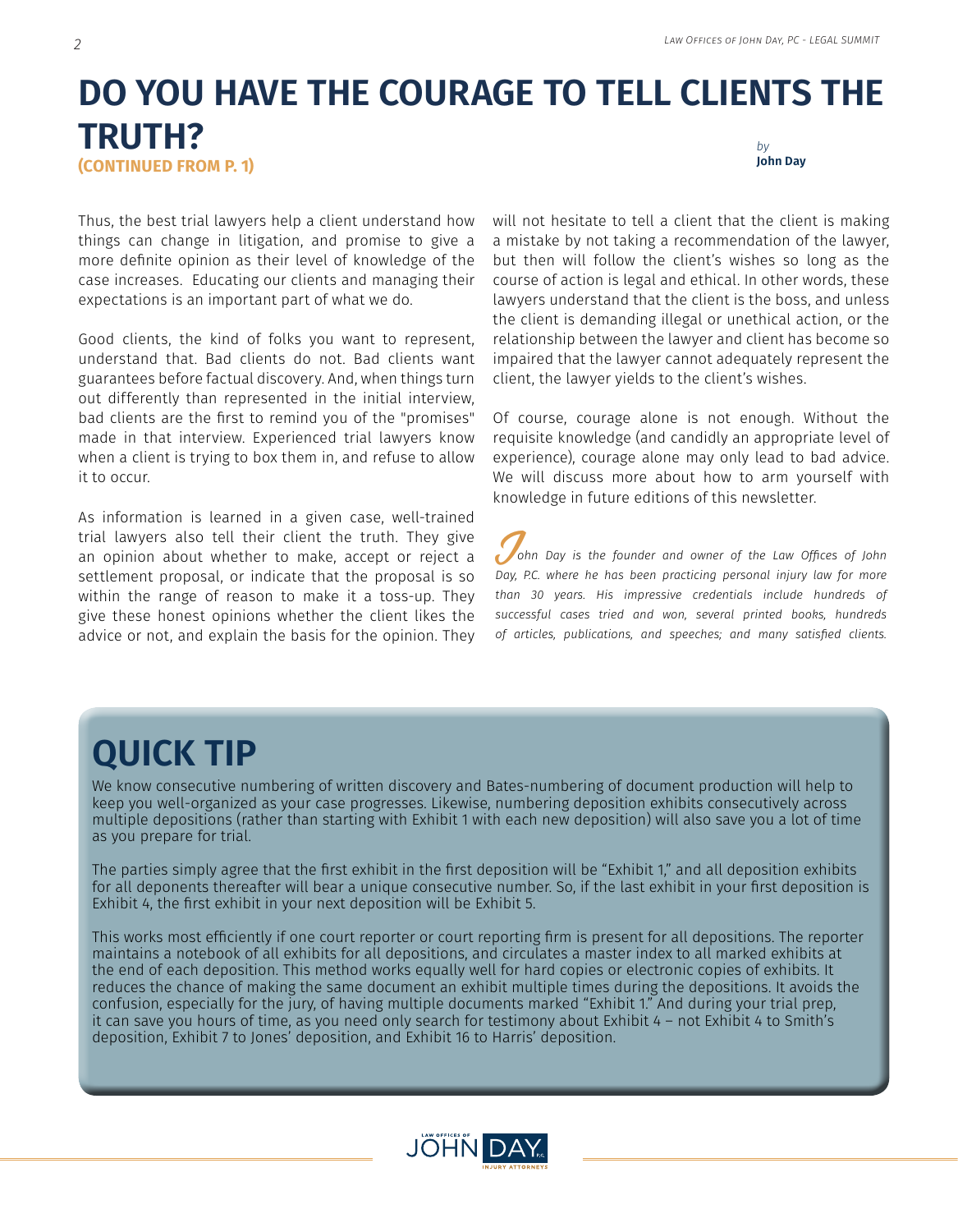# **PRESERVING YOUR ISSUES AND RECORDS**

**FOR APPEAL**

or most practitioners when heading to trial or in the midst of a trial, the focus is on meeting your burden of proof and telling your client's story. An eventual appeal is not on the front of the practitioner's mind. However, in Tennessee, under the Tennessee Rules of Appellate Procedure, in civil actions, every final judgment entered by a trial court from which an appeal lies to the Supreme Court or Court of Appeals is appealable as of right. Therefore, the possibility of an appeal should at least be a glimmer of a thought during your trial. If you do end up before the Tennessee Court of Appeals or Supreme Court, you want to make sure that your issues and your record are preserved to give you the best shot on appeal.

In most instances, you do not designate your issues for appeal when filing a notice of appeal. This is not the case if you are appealing from a case tried before a jury. In that instance, Tennessee Rule of Appellate Procedure 3(e) mandates that:

[N]o issue presented for review shall be predicated upon error in the admission of exclusion of evidence, jury instructions granted or refused, misconduct of jurors, parties or counsel, or other action committed or occurring during the trial of the case, or other ground upon which a new trial is sought, unless the same was specifically stated in a motion for new trial.

Failure to raise these issues in your motion for new trial will result in those issues being treated as waived. Tenn. R. App. Proc. 3(e); see also *Waters v. Coker*, 229 S.W.3d 682, 689 (Tenn. 2007) (citing *Boyd v. Hicks*, 774 S.W.2d 622, 625 (Tenn. Ct. App. 1989)) (stating "any ground not cited in the motion for new trial has been waived for the purposes of appeal"). Additionally, if you are filing a statement of the evidence in lieu of a transcript, Tennessee Rule of Appellate Procedure 24(c) provides that upon the filing of a statement of the evidence, the appellant shall simultaneously serve on the appellee a "short and plain declaration of the issues the appellant intends to present on appeal."

It should also be common knowledge among practitioners that issues cannot be raised for the first

*by* **Liz Sitgreaves**

time on appeal. The jurisdiction of the courts of appeal is appellate only and they consider only those issues that are timely brought to the attention of the trial court. See *Mallicoat v. Poynter*, 722 S.W.2d 681, 682 (Tenn. Ct. App. 1986).

Equally as important is making sure that you made your objections during the trial and did not invite the error that you are now questioning on appeal. "A party who invites or waives error, or who fails to take reasonable steps to cure an error, is not entitled to relief on appeal." *Grandstaff v. Hawks*, 36 S.W.3d 482, 488 (Tenn. Ct. App. 2000) (citing Tenn. R. App. 36(a), cmt. (a)). If you fail to make a "timely and specific" objection to evidence, you are precluded on appeal from challenging the admission of that evidence. Id. (citing *Ehrlich v. Weber*, 88 S.W. 188, 189 (Tenn. 1905); *Pyle v. Morrison*, 716 S.W.2d 930, 936 (Tenn. Ct. App. 1986); Tenn. R. Evid. 103(a)(1)). Further, parties should make sure to make an offer of proof in compliance with Tennessee Rule of Evidence 103 if the trial court's ruling is one excluding evidence. The Rule states: "In case the ruling is one excluding evidence, the substance of the evidence and the specific evidentiary basis supporting admission were made known to the court by offer or were apparent from the context." Tenn. R. Ev. 103(a)(2).

Keeping these few rules and considerations in mind during your trial and thereafter, will make sure that you are in the best position when heading to the appellate courts and hopefully let you hang on to your verdict (or challenge an unfortunate ruling)!

L*iz Sitgreaves is an associate at the Law Offices of John Day, P.C., where she practices appellate law in addition to personal injury and tort litigation. She is former law clerk to Judge Frank G. Clement on the Tennessee Court of Appeals.*